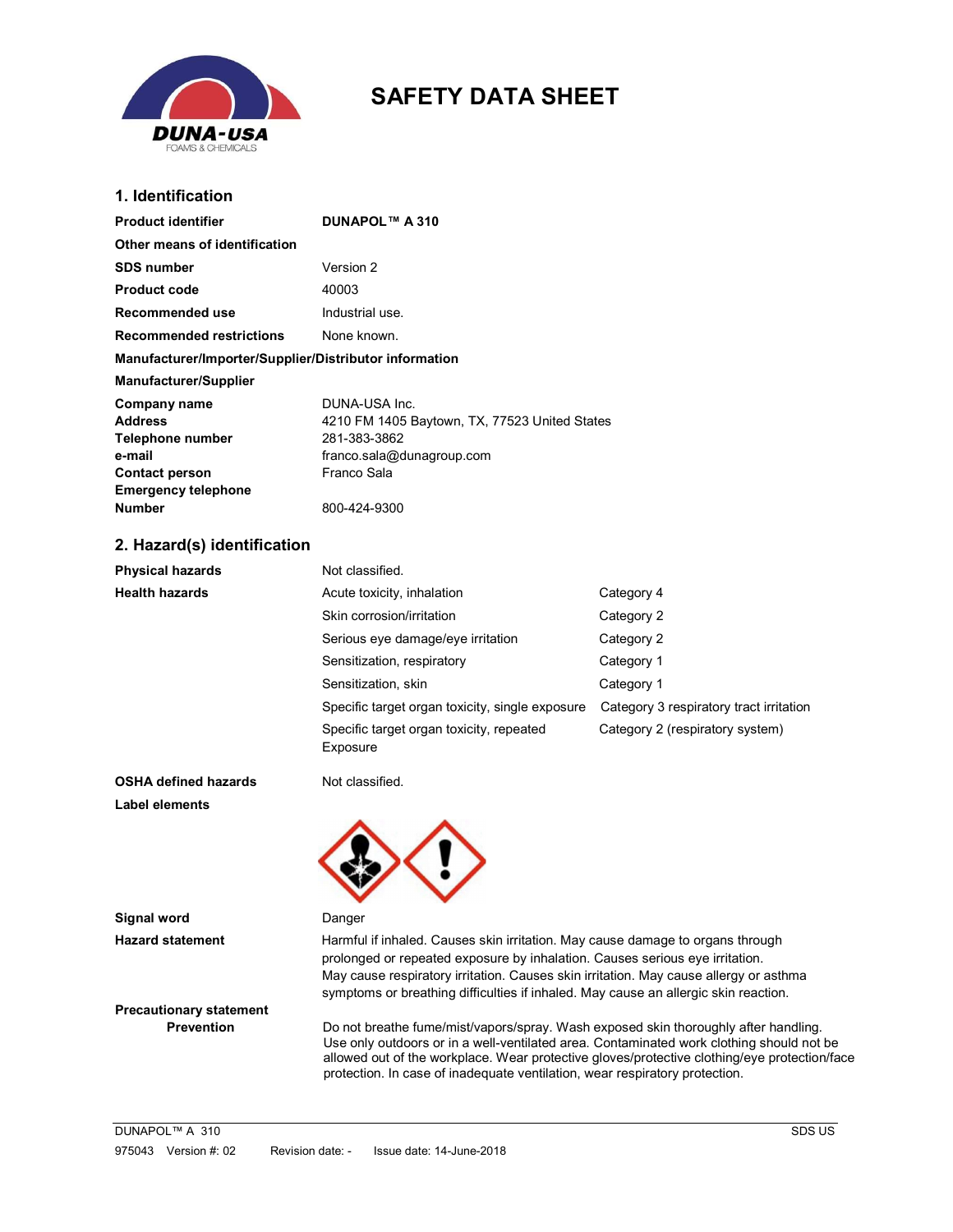| <b>Response</b>         | IF INHALED: Remove person to fresh air and keep comfortable for breathing.<br>Call a Poison Center/doctor if you feel unwell. IF IN EYES: Rinse cautiously with water<br>for several minutes. Remove contact lenses, if present and easy to do. Continue rinsing.<br>If eye irritation persists: Get medical attention. IF ON SKIN: wash with plenty of soap<br>and water. If skin irritation or rash occurs: Get medical advice/attention.<br>Take off contaminated clothing and wash it before reuse. |  |
|-------------------------|---------------------------------------------------------------------------------------------------------------------------------------------------------------------------------------------------------------------------------------------------------------------------------------------------------------------------------------------------------------------------------------------------------------------------------------------------------------------------------------------------------|--|
| <b>Storage</b>          | Store in a well-ventilated place. Keep container tightly closed. Store locked up.                                                                                                                                                                                                                                                                                                                                                                                                                       |  |
| <b>Disposal</b>         | Dispose of contents/container in accordance with local/regional/national/international<br>regulations.                                                                                                                                                                                                                                                                                                                                                                                                  |  |
| Hazard(s) not otherwise |                                                                                                                                                                                                                                                                                                                                                                                                                                                                                                         |  |
| classified (HNOC)       | Toxic fumes may be released in fire situations. Can decompose at high temperatures<br>forming toxic gases. Closed containers may develop pressure and rupture on prolonged<br>exposure to heat or if contaminated with water.                                                                                                                                                                                                                                                                           |  |
|                         | USA: This material is considered a hazardous chemical by the OSHA Hazard<br>Communication Standard (29 CFR 1910.1200) (2012).                                                                                                                                                                                                                                                                                                                                                                           |  |
|                         | Canada: This is a controlled product under WHMIS.                                                                                                                                                                                                                                                                                                                                                                                                                                                       |  |

## 3. Composition/information on ingredients

| <b>Mixtures</b>                        |                   |       |
|----------------------------------------|-------------------|-------|
| <b>Chemical name</b>                   | <b>CAS number</b> | %     |
| Polymethylene polyphenylene isocyanate | 9016-87-9         | 30-70 |
| 4.4' - Methylenediphenyl diisocyanate  | 101-68-8          | 30-70 |

Composition comments All concentrations are in percent by weight unless ingredient is a gas. Gas concentrations are in percent by volume.

## 4. First-aid measures

| <b>Inhalation</b><br><b>Skin contact</b>   | If breathing is difficult, remove victim to fresh air and keep at rest in a position comfortable for<br>breathing. If exposed or concerned: Get medical advice/attention. If breathing has stopped,<br>trained personnel should begin artificial respiration (AR) or, if the heart has stopped,<br>cardiopulmonary resuscitation (CPR) immediately. Immediately obtain medical attention and<br>transport victim to an emergency care facility.<br>As quickly as possible, remove contaminated clothing, shoes and leather goods (e.g.<br>watchbands, belts). Quickly and gently blot or brush away excess chemical. Immediately wash<br>with lukewarm, gently flowing water and non-abrasive soap for 15-20 minutes. Completely<br>decontaminate clothing, shoes and leather goods before reuse or discard.<br>If skin irritation or rash occurs: Get medical advice/attention. |
|--------------------------------------------|----------------------------------------------------------------------------------------------------------------------------------------------------------------------------------------------------------------------------------------------------------------------------------------------------------------------------------------------------------------------------------------------------------------------------------------------------------------------------------------------------------------------------------------------------------------------------------------------------------------------------------------------------------------------------------------------------------------------------------------------------------------------------------------------------------------------------------------------------------------------------------|
| Eye contact                                | Immediately flush the contaminated eye(s) with lukewarm, gently flowing water for at least 5<br>minutes, or until the chemical is removed, while holding the eyelid(s) open. If irritation persists,<br>repeat flushing. Obtain medical attention immediately.                                                                                                                                                                                                                                                                                                                                                                                                                                                                                                                                                                                                                   |
| Ingestion                                  | If swallowed, call a POISON CENTER or doctor/physician.<br>Never give anything by mouth if victim is rapidly losing consciousness or is unconscious or<br>convulsing. Do not induce vomiting. If vomiting occurs naturally, have victim lean forward to<br>reduce risk of aspiration. Quickly transport victim to an emergency care facility.                                                                                                                                                                                                                                                                                                                                                                                                                                                                                                                                    |
| <b>Most important</b><br>symptoms/effects, |                                                                                                                                                                                                                                                                                                                                                                                                                                                                                                                                                                                                                                                                                                                                                                                                                                                                                  |
| acute and delayed                          | Inhalation: Respiratory tract irritation and mucous membrane irritation. Symptoms<br>include eye and nose irritation, dry or sore throat, runny nose, shortness of breath,<br>wheezing and laryngitis. Coughing with chest pain or tightness may also occur,<br>frequently at night. These symptoms may occur during exposure or may be delayed                                                                                                                                                                                                                                                                                                                                                                                                                                                                                                                                  |
| DUNAPOL™ A 310                             | SDS US                                                                                                                                                                                                                                                                                                                                                                                                                                                                                                                                                                                                                                                                                                                                                                                                                                                                           |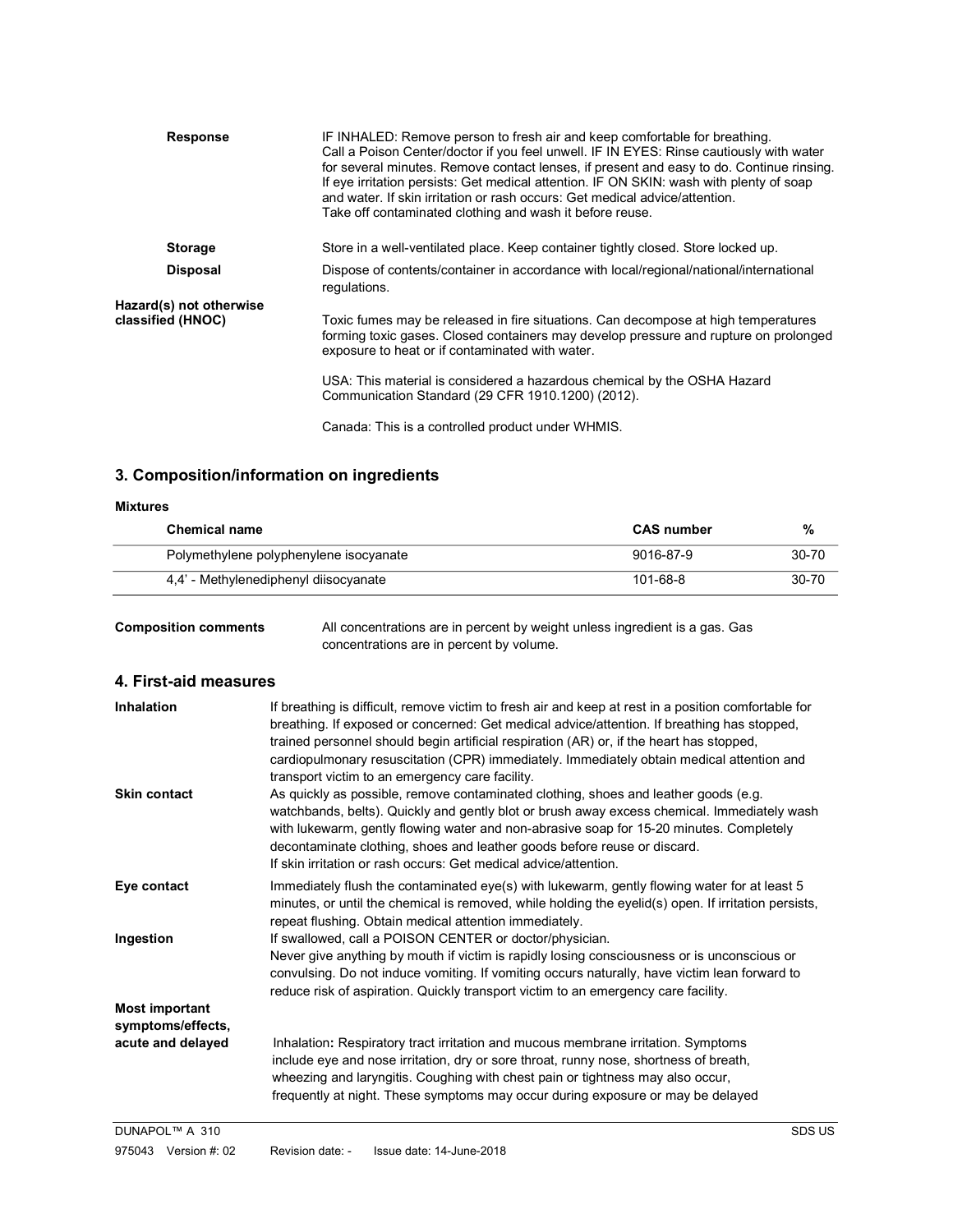several hours. Exposure to isocyanates can cause difficulty breathing or asthmatic reaction. Eye Contact: Irritation of the eye tissue. Skin Contact: Tingling, irritation or redness of the skin. Ingestion: Irritation of the tissues of the mouth, throat and digestive tract. Other symptoms include headache, shortness of breath, nausea, vomiting, weakness, burning sensation in the mouth, abdominal pain and vomiting. Onset of symptoms may be delayed.

#### Indication of immediate medical attention and

special treatment needed Get immediate medical advice/attention allergy symptoms develop.

## 5. Fire-fighting measures

| Suitable extinguishing<br>media                     | Carbon dioxide, dry chemical powder, foam, water fog or fine spray. Alcohol resistant foams are<br>preferred for large fires. Use water spray to cool fire-exposed containers.                                                                                                                                       |  |
|-----------------------------------------------------|----------------------------------------------------------------------------------------------------------------------------------------------------------------------------------------------------------------------------------------------------------------------------------------------------------------------|--|
| Unsuitable extinguishing<br>Media                   | Exercise caution when using water; water contamination of product will generate $CO2$ gas                                                                                                                                                                                                                            |  |
|                                                     |                                                                                                                                                                                                                                                                                                                      |  |
| Specific hazards arising                            |                                                                                                                                                                                                                                                                                                                      |  |
| from the chemical                                   | During a fire products of combustion may include carbon monoxide, carbon dioxide, hydrogen<br>cyanide, nitrogen oxides, dense smoke and irritating or toxic fumes. Reacts vigorously with water<br>above 50°C. Closed containers may rupture violently when heated. Polymeric MDI decomposes<br>rapidly above 204°C. |  |
| Special protective equipment<br>and precautions for |                                                                                                                                                                                                                                                                                                                      |  |
| firefighters                                        | Firefighters should wear full protective gear including self-contained breathing apparatus when<br>fighting chemical fires. Fight fire from a protected location or a safe distance. When using water<br>care must be taken since the reaction between water and hot Polymeric MDI can be vigorous.                  |  |
| <b>General fire hazards</b>                         | This material can burn if heated. Flashpoint = $230^{\circ}$ C                                                                                                                                                                                                                                                       |  |

## 6. Accidental release measures

| Personal precautions,<br>protective equipment and |                                                                                                                                                                                                                                                                                                                                                                                                                                                                                                                                                                                                                                                                                                    |  |
|---------------------------------------------------|----------------------------------------------------------------------------------------------------------------------------------------------------------------------------------------------------------------------------------------------------------------------------------------------------------------------------------------------------------------------------------------------------------------------------------------------------------------------------------------------------------------------------------------------------------------------------------------------------------------------------------------------------------------------------------------------------|--|
| emergency procedures                              | Wear adequate personal protective equipment as indicated in Section 8. Isolate spill area.<br>preventing entry by unauthorized persons. Ventilate area of spill. Extinguish or remove all<br>ignition sources. Spilled product presents a slipping hazard. Do not touch spilled material.                                                                                                                                                                                                                                                                                                                                                                                                          |  |
| <b>Methods and materials</b>                      |                                                                                                                                                                                                                                                                                                                                                                                                                                                                                                                                                                                                                                                                                                    |  |
| for containment and                               |                                                                                                                                                                                                                                                                                                                                                                                                                                                                                                                                                                                                                                                                                                    |  |
| cleaning up                                       | Immediately shut off the leak if it is safe to do so. Contain the spill with earth, sand, sawdust or<br>suitable absorbent. If control of isocyanate vapor is required, cover the spilled material with<br>protein foam. Shovel into open-top drums or plastic bags for further decontamination, if<br>necessary. Do not seal drums or containers. Neutralize small spills with decontaminant solution<br>(see below). Wash area with Decontamination solution of 0.2-0.5% liquid detergent and 3-8%<br>concentrated ammonium hydroxide in water (5-10% sodium carbonate may be substituted for the<br>ammonium hydroxide). Allow material to stand for 48 hours to let carbon dioxide gas escape. |  |
| Environmental<br>precautions                      | Prevent the material from entering sewers, drainage systems, groundwater and surface water.                                                                                                                                                                                                                                                                                                                                                                                                                                                                                                                                                                                                        |  |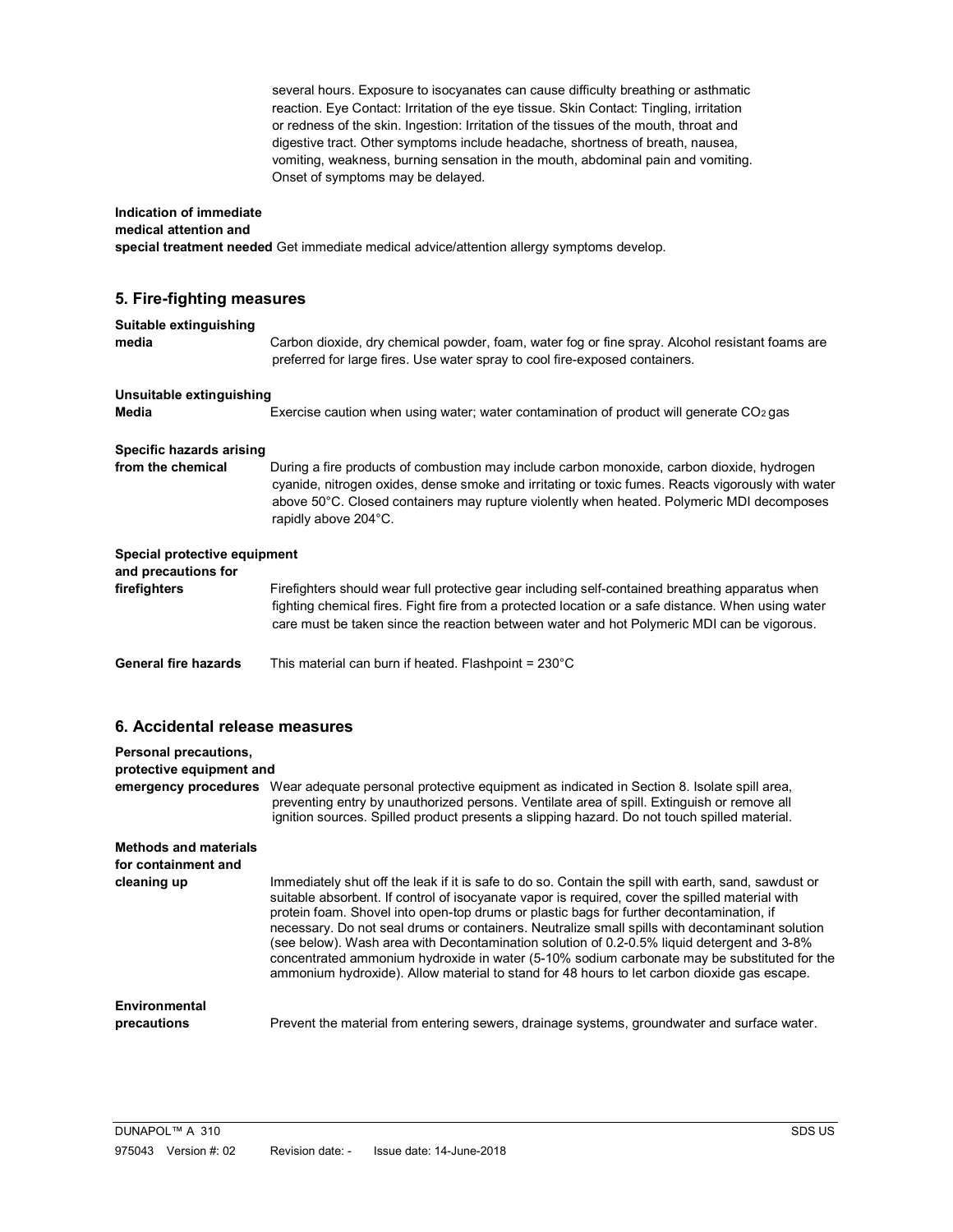## 7. Handling and storage

## Precautions for safe handling Do not breathe fumes, vapors or spray mist from this material. Avoid contact with skin and eyes. Provide adequate ventilation in the workplace. If Polymeric MDI is released, leave the area until the severity of the release is determined. Immediately report leaks, spills or ventilation failures. Do not use with incompatible materials such as amines, alcohols, acids, bases, metal compounds, surfactants and water which may react vigorously and/or violently. Do not use near welding operations, flames or hot surfaces because of the risk of formation of toxic hydrogen cyanide and nitrogen oxides. Avoid generating mist. Prevent the release of aerosol into workplace air. Do not reseal containers if contamination of Polymeric MDI is suspected. Keep containers closed when not in use. Assume that empty containers contain residues which are hazardous. Conditions for safe storage, including any incompatibilities Store in a dry, well-ventilated area, out of direct sunlight and away from heat, sources of ignition and incompatible materials. Ideal storage temperature is 16 – 38°C (60 – 100°F). Keep contents

away from moisture; Polymeric MDI reacts with water producing CO<sub>2</sub> gas, a hazardous build-up of pressure could result if contaminated containers are re-sealed. Do not re-seal contaminated containers. Store product in its original container.

## 8. Exposure controls/personal protection

## Occupational exposure limits

.

#### US. OSHA Table Z-1 Limits for Air Contaminants (29 CFR 1910.1000)

| <b>Components</b>                       | <b>Type</b> | Value          |
|-----------------------------------------|-------------|----------------|
| Methylene diphenyl                      | Ceiling     | $0.2$ mg/m $3$ |
| diisocyanate (CAS                       |             |                |
| $101 - 68 - 8$                          |             | $0.02$ ppm     |
|                                         |             |                |
| Polymethylene polyphenyl                | Ceiling     | $0.2$ mg/m $3$ |
| isocyanate (CAS                         |             |                |
| 9016-87-9)                              |             | $0.02$ ppm     |
|                                         |             |                |
| <b>US. ACGIH Threshold Limit Values</b> |             |                |
| <b>Components</b>                       | <b>Type</b> | Value          |
| Methylene diphenyl                      | <b>TWA</b>  | 0.005 ppm      |
| diisocyanate (CAS                       |             |                |
| $101 - 68 - 8$                          |             |                |
| Polymethylene polyphenyl                | <b>TWA</b>  | 0.005 ppm      |
| isocyanate (CAS                         |             |                |
| 9016-87-9)                              |             |                |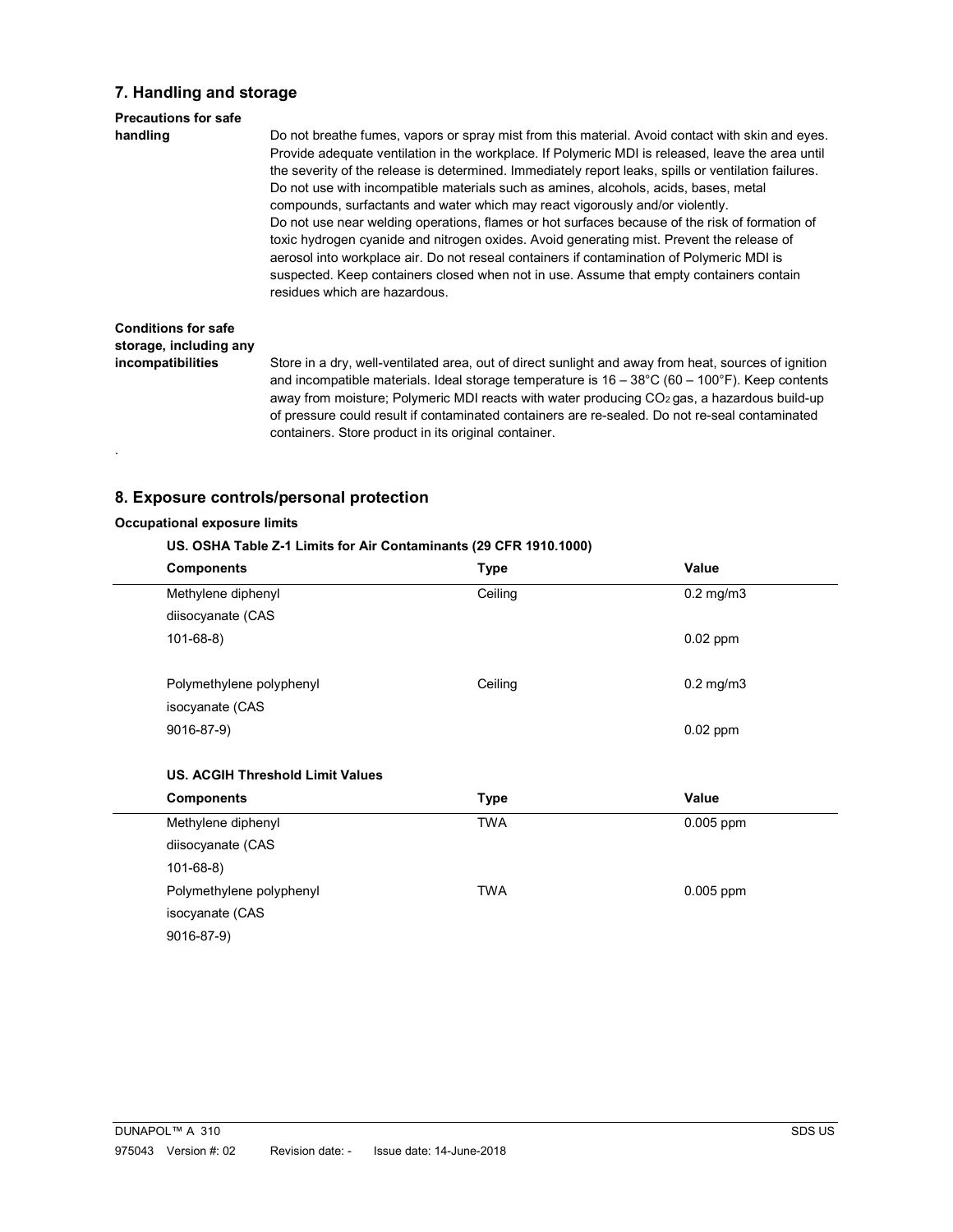|                                                                                                         | US. NIOSH: Pocket Guide to Chemical Hazards                                                                                                                                                                                                                                                                                                                                   |                                                                                                                                                                                                                                                                                                                                                                                                               |                                                                                                                                                                                                                                                                                                                                                                                                                                                                                                                                                                                                                                                                                                                                                                                                                                                                                                                                                                                          |
|---------------------------------------------------------------------------------------------------------|-------------------------------------------------------------------------------------------------------------------------------------------------------------------------------------------------------------------------------------------------------------------------------------------------------------------------------------------------------------------------------|---------------------------------------------------------------------------------------------------------------------------------------------------------------------------------------------------------------------------------------------------------------------------------------------------------------------------------------------------------------------------------------------------------------|------------------------------------------------------------------------------------------------------------------------------------------------------------------------------------------------------------------------------------------------------------------------------------------------------------------------------------------------------------------------------------------------------------------------------------------------------------------------------------------------------------------------------------------------------------------------------------------------------------------------------------------------------------------------------------------------------------------------------------------------------------------------------------------------------------------------------------------------------------------------------------------------------------------------------------------------------------------------------------------|
| <b>Components</b>                                                                                       |                                                                                                                                                                                                                                                                                                                                                                               | <b>Type</b>                                                                                                                                                                                                                                                                                                                                                                                                   | Value                                                                                                                                                                                                                                                                                                                                                                                                                                                                                                                                                                                                                                                                                                                                                                                                                                                                                                                                                                                    |
|                                                                                                         | Methylene diphenyl                                                                                                                                                                                                                                                                                                                                                            |                                                                                                                                                                                                                                                                                                                                                                                                               | $0.2$ mg/m $3$                                                                                                                                                                                                                                                                                                                                                                                                                                                                                                                                                                                                                                                                                                                                                                                                                                                                                                                                                                           |
| diisocyanate (CAS                                                                                       |                                                                                                                                                                                                                                                                                                                                                                               |                                                                                                                                                                                                                                                                                                                                                                                                               |                                                                                                                                                                                                                                                                                                                                                                                                                                                                                                                                                                                                                                                                                                                                                                                                                                                                                                                                                                                          |
| $101 - 68 - 8$                                                                                          |                                                                                                                                                                                                                                                                                                                                                                               |                                                                                                                                                                                                                                                                                                                                                                                                               | $0.02$ ppm                                                                                                                                                                                                                                                                                                                                                                                                                                                                                                                                                                                                                                                                                                                                                                                                                                                                                                                                                                               |
|                                                                                                         |                                                                                                                                                                                                                                                                                                                                                                               |                                                                                                                                                                                                                                                                                                                                                                                                               |                                                                                                                                                                                                                                                                                                                                                                                                                                                                                                                                                                                                                                                                                                                                                                                                                                                                                                                                                                                          |
|                                                                                                         |                                                                                                                                                                                                                                                                                                                                                                               | <b>TWA</b>                                                                                                                                                                                                                                                                                                                                                                                                    | $0.05$ mg/m $3$                                                                                                                                                                                                                                                                                                                                                                                                                                                                                                                                                                                                                                                                                                                                                                                                                                                                                                                                                                          |
|                                                                                                         |                                                                                                                                                                                                                                                                                                                                                                               |                                                                                                                                                                                                                                                                                                                                                                                                               | 0.005 ppm                                                                                                                                                                                                                                                                                                                                                                                                                                                                                                                                                                                                                                                                                                                                                                                                                                                                                                                                                                                |
| Polymethylene polyphenyl                                                                                |                                                                                                                                                                                                                                                                                                                                                                               | Ceiling                                                                                                                                                                                                                                                                                                                                                                                                       | $0.2$ mg/m $3$                                                                                                                                                                                                                                                                                                                                                                                                                                                                                                                                                                                                                                                                                                                                                                                                                                                                                                                                                                           |
| isocyanate (CAS                                                                                         |                                                                                                                                                                                                                                                                                                                                                                               |                                                                                                                                                                                                                                                                                                                                                                                                               |                                                                                                                                                                                                                                                                                                                                                                                                                                                                                                                                                                                                                                                                                                                                                                                                                                                                                                                                                                                          |
| 9016-87-9)                                                                                              |                                                                                                                                                                                                                                                                                                                                                                               |                                                                                                                                                                                                                                                                                                                                                                                                               | $0.02$ ppm                                                                                                                                                                                                                                                                                                                                                                                                                                                                                                                                                                                                                                                                                                                                                                                                                                                                                                                                                                               |
|                                                                                                         |                                                                                                                                                                                                                                                                                                                                                                               | <b>TWA</b>                                                                                                                                                                                                                                                                                                                                                                                                    | $0.05$ mg/m $3$                                                                                                                                                                                                                                                                                                                                                                                                                                                                                                                                                                                                                                                                                                                                                                                                                                                                                                                                                                          |
|                                                                                                         |                                                                                                                                                                                                                                                                                                                                                                               |                                                                                                                                                                                                                                                                                                                                                                                                               | 0.005 ppm                                                                                                                                                                                                                                                                                                                                                                                                                                                                                                                                                                                                                                                                                                                                                                                                                                                                                                                                                                                |
| <b>Biological limit values</b>                                                                          |                                                                                                                                                                                                                                                                                                                                                                               | No biological exposure limits noted for the ingredient(s).                                                                                                                                                                                                                                                                                                                                                    |                                                                                                                                                                                                                                                                                                                                                                                                                                                                                                                                                                                                                                                                                                                                                                                                                                                                                                                                                                                          |
| Appropriate engineering                                                                                 |                                                                                                                                                                                                                                                                                                                                                                               |                                                                                                                                                                                                                                                                                                                                                                                                               |                                                                                                                                                                                                                                                                                                                                                                                                                                                                                                                                                                                                                                                                                                                                                                                                                                                                                                                                                                                          |
| controls                                                                                                | spills or fire.                                                                                                                                                                                                                                                                                                                                                               |                                                                                                                                                                                                                                                                                                                                                                                                               | Local exhaust ventilation may be necessary when operations generate airborne concentrations<br>of this material (e.g. molding and curing of polyurethane products, especially if heating or<br>spraying is involved). If engineering controls and work practices are not effective in controlling<br>exposure to this material, then wear suitable personal protective equipment including approved<br>respiratory protection. Have appropriate equipment available for use in emergencies such as                                                                                                                                                                                                                                                                                                                                                                                                                                                                                       |
| Individual protection measures,<br>such as personal protective equipment.<br><b>Eye/face protection</b> |                                                                                                                                                                                                                                                                                                                                                                               |                                                                                                                                                                                                                                                                                                                                                                                                               | Wear safety goggles. Wear a face-shield when necessary to prevent contact with skin and eyes.                                                                                                                                                                                                                                                                                                                                                                                                                                                                                                                                                                                                                                                                                                                                                                                                                                                                                            |
| <b>Skin protection</b>                                                                                  | Wear chemical protective gloves, coveralls, boots and/or other resistant protective clothing to<br>prevent skin exposure. Protective gloves are those made from butyl rubber, nitrile rubber and<br>polyvinyl alcohol. Evaluate resistance under conditions of use and maintain protective clothing<br>carefully.                                                             |                                                                                                                                                                                                                                                                                                                                                                                                               |                                                                                                                                                                                                                                                                                                                                                                                                                                                                                                                                                                                                                                                                                                                                                                                                                                                                                                                                                                                          |
| <b>Respiratory</b>                                                                                      |                                                                                                                                                                                                                                                                                                                                                                               |                                                                                                                                                                                                                                                                                                                                                                                                               |                                                                                                                                                                                                                                                                                                                                                                                                                                                                                                                                                                                                                                                                                                                                                                                                                                                                                                                                                                                          |
| protection                                                                                              |                                                                                                                                                                                                                                                                                                                                                                               | be followed whenever workplace conditions warrant a respirator's use.<br>NIOSH Recommendations for MDI concentrations in air:<br>Up to 0.5 mg/m3: (APF = 10) Any supplied-air respirator<br>= 50) Any supplied-air respirator with a full facepiece<br>operated in a pressure-demand or other positive-pressure mode<br>in combination with an auxiliary self-contained positive-pressure breathing apparatus | A respiratory protection program that meets the regulatory requirement, such as OSHA's 29 CFR<br>1910.134 and ANSI Z88.2 or Canadian Standards Association (CSA) Standard Z94.4-2002, must<br>Up to 1.25 mg/m3: (APF = 25) Any supplied-air respirator operated in a continuous-flow mode<br>Up to 2.5 mg/m3: (APF = 50) Any self-contained breathing apparatus with a full facepiece (APF<br>Up to 75 mg/m3: (APF = $2000$ ) Any supplied-air respirator that has a full facepiece and is<br>Emergency or planned entry into unknown concentrations or IDLH conditions: (APF =<br>10,000) Any self-contained breathing apparatus that has a full facepiece and is operated in a<br>pressure-demand or other positive-pressure mode (APF = 10,000) Any supplied-air respirator<br>that has a full facepiece and is operated in a pressure-demand or other positive-pressure mode<br>Escape: (APF = 50) Any air-purifying, full-facepiece respirator (gas mask) with a chin-style, front- |
| <b>General hygiene</b>                                                                                  |                                                                                                                                                                                                                                                                                                                                                                               | or back-mounted organic vapor canister having an N100, R100, or P100 filter.                                                                                                                                                                                                                                                                                                                                  |                                                                                                                                                                                                                                                                                                                                                                                                                                                                                                                                                                                                                                                                                                                                                                                                                                                                                                                                                                                          |
| <b>Considerations</b>                                                                                   | Workers whose clothing has been contaminated by product should change into clean clothing<br>promptly. Discard all contaminated leather clothing articles (e.g. belts, watchbands, shoes). Do<br>not eat, smoke or drink in workplaces where this product is processed by machining operations.<br>Wash hands carefully before eating, drinking, smoking or using the toilet. |                                                                                                                                                                                                                                                                                                                                                                                                               |                                                                                                                                                                                                                                                                                                                                                                                                                                                                                                                                                                                                                                                                                                                                                                                                                                                                                                                                                                                          |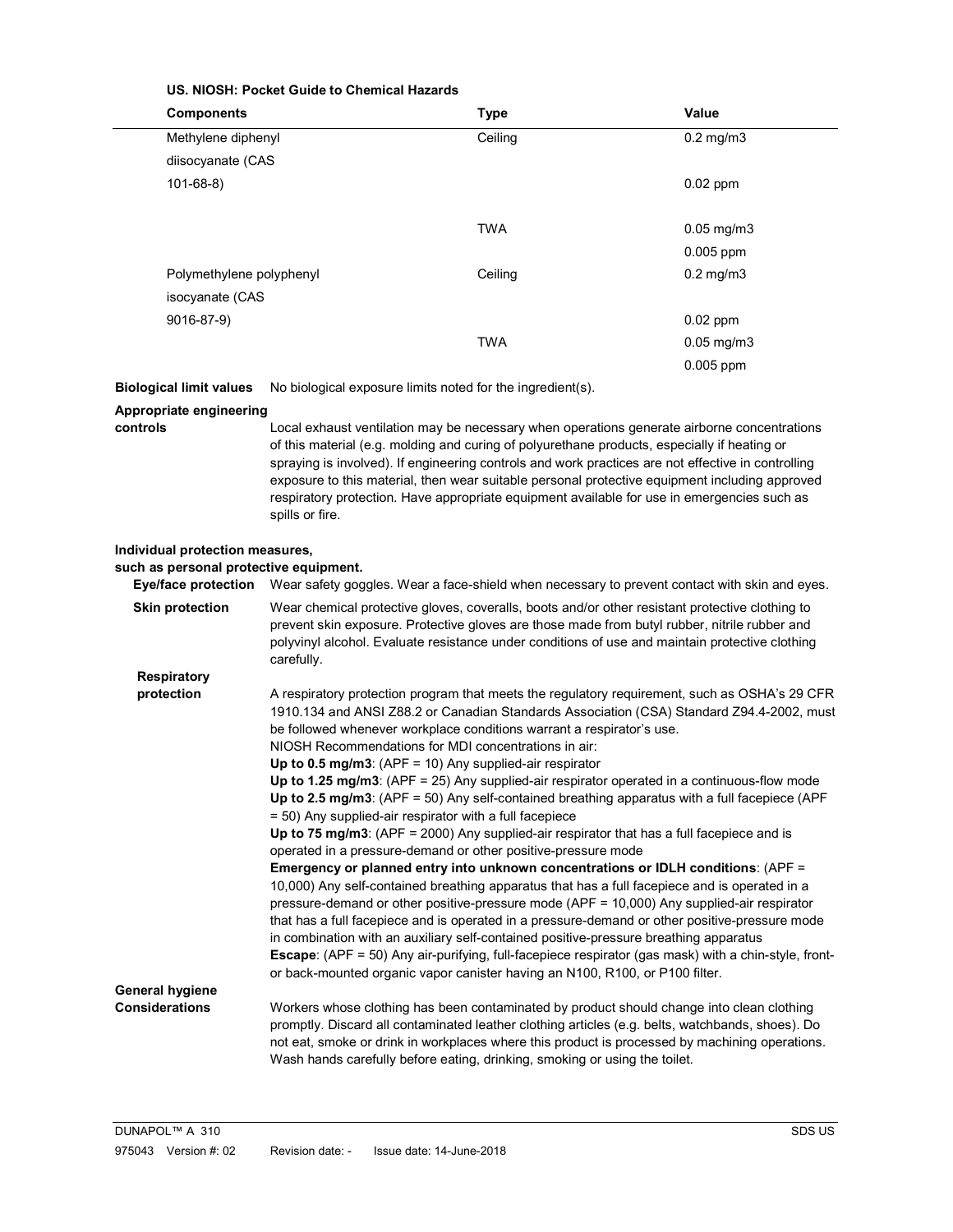## 9. Physical and chemical properties

## Appearance

| <b>Physical state</b>                             | Liquid.                          |
|---------------------------------------------------|----------------------------------|
| Form                                              | Liquid.                          |
| Color                                             | Dark brown                       |
| Odor                                              | Musty/Earthy                     |
| Odor threshold                                    | Not available.                   |
| рH                                                | Not applicable.                  |
| Melting point / freezing<br>point                 | Not available                    |
| Initial boiling point and<br>boiling range        | $>204^{\circ}$ C                 |
| <b>Flash point</b>                                | 230°C                            |
| <b>Evaporation rate</b>                           | Not available.                   |
| Flammability (solid, gas) Not applicable.         |                                  |
| Upper/lower flammability or explosive limits      |                                  |
| <b>Flammability limit</b><br>lower (%)            | Not available.                   |
| <b>Flammability limit</b><br>upper (%)            | Not available.                   |
| <b>Explosive limit</b><br>lower (%)               | Not available.                   |
| <b>Explosive limit</b><br>upper (%)               | Not available.                   |
| Vapor pressure                                    | $<$ 10 <sup>-4</sup> mmHg @ 40°C |
| <b>Vapor density</b>                              | Not available.                   |
| <b>Relative density</b>                           | 1.25 $(25 °C)$                   |
| Solubility(ies)                                   |                                  |
| Solubility (water)                                | Insoluble in water.              |
| <b>Partition coefficient</b><br>(n-octanol/water) | Not available.                   |
| Auto-ignition temp.                               | Not available                    |
| Decomposition temp.                               | >300°C                           |
| <b>Viscosity</b>                                  | 200 ±50 cP (25 °C)               |
|                                                   |                                  |

## 10. Stability and reactivity

| <b>Chemical stability</b>       | Stable under normal conditions.<br>Isocyanates are very reactive compounds and are especially highly reactive toward a large<br>number of compounds with active hydrogens, particularly at high temperatures and in the                                                 |        |  |
|---------------------------------|-------------------------------------------------------------------------------------------------------------------------------------------------------------------------------------------------------------------------------------------------------------------------|--------|--|
|                                 | presence of catalysts. May attack and make brittle many plastic and rubber materials.                                                                                                                                                                                   |        |  |
| <b>Possibility of hazardous</b> | Polymeric MDI may undergo uncontrolled exothermic polymerization upon contact with<br>incompatible materials or if heated above 175-204 °C. The resulting pressure build-up could<br>rupture closed containers. May cause some corrosion to copper alloys and aluminum. |        |  |
| reactions                       |                                                                                                                                                                                                                                                                         |        |  |
| <b>Conditions to avoid</b>      | Avoid conditions of heat, moisture and direct sunlight.                                                                                                                                                                                                                 |        |  |
| DUNAPOL™ A 310                  |                                                                                                                                                                                                                                                                         | SDS US |  |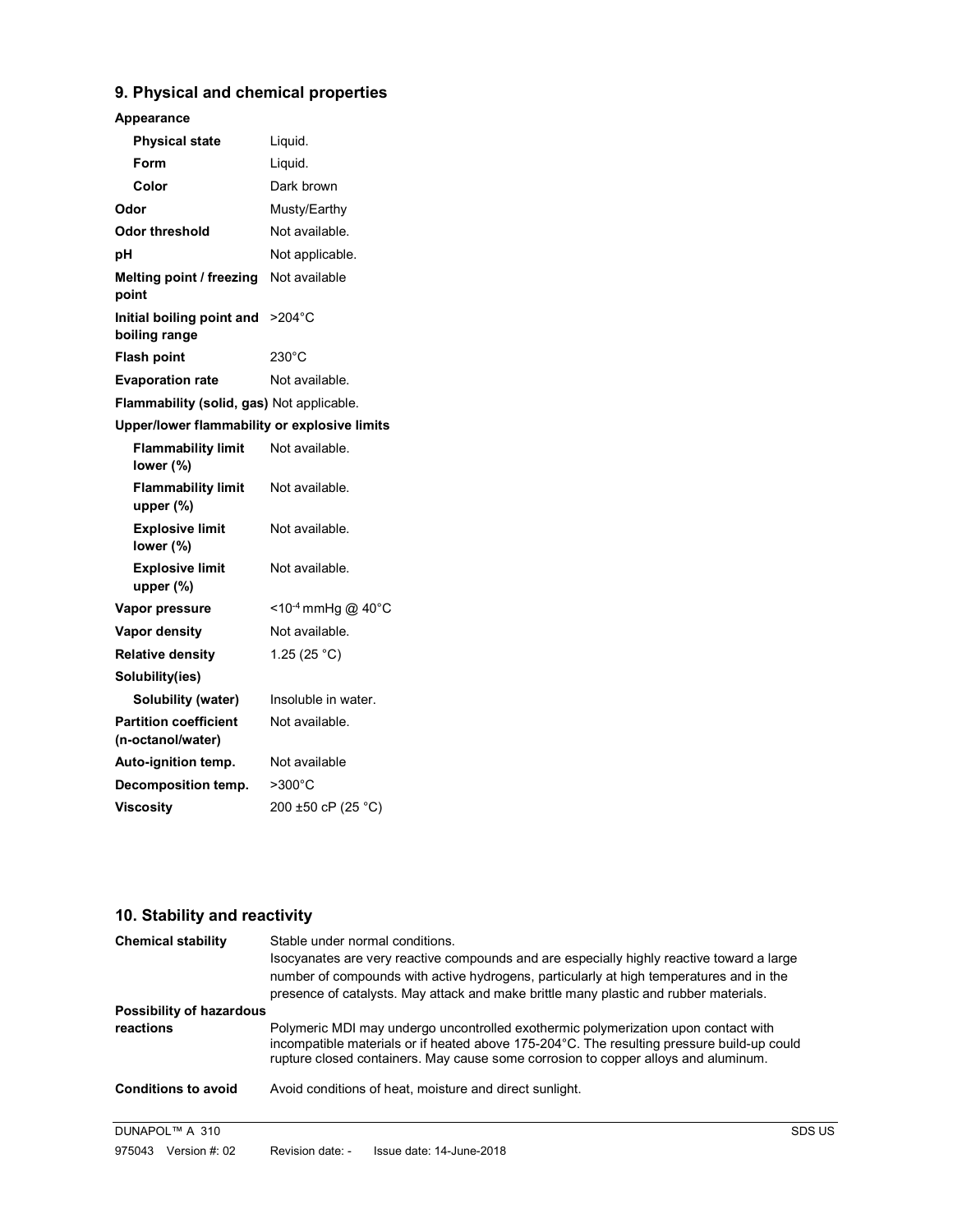### Incompatible materials Water - Reacts slowly, forming carbon dioxide and inert material comprised of polyureas which could rupture closed containers. 4,4'-methylene dianiline is formed as an intermediate product in this reaction. Above 50°C (122°F), the reaction becomes progressively more vigorous. Amines, Alcohols, Acids, Bases - May react violently with generation of heat. Metal compounds (e.g. organotin catalysts) - May polymerize with the generation of heat and pressure. Amides, phenols, mercaptans, urethanes, ureas and surface active compounds (surfactants, non-ionic detergents) May react vigorously or violently with the generation of heat.

#### Hazardous decomposition

products By thermal decomposition and combustion, product may generate carbon monoxide, carbon dioxide, oxides of nitrogen, hydrogen cyanide, dense smoke and irritating or toxic fumes. 4,4'-Methylene dianiline can be formed by reaction of MDI with water.

## 11. Toxicological information

#### Information on likely routes of exposure

| <b>Inhalation</b>                                                                     | Airborne exposures are unlikely to occur unless product is heated or forms an aerosol or mist<br>during pouring, frothing or spraying operations. Polymeric MDI has an extremely low vapour<br>pressure and it is difficult to achieve vapour concentrations necessary for inhalation toxicity<br>testing. The desired vapour concentrations can only be obtained by heating the Polymeric MDI<br>source. The vapour evolved readily condenses to an aerosol in the inhalation exposure<br>chambers. Therefore, it is likely that an aerosol rather than a vapour was present. Symptoms of<br>severe irritation and deaths occurred at 13.6 mg/m3. Less severe irritation and no deaths<br>occurred at 4.9 mg/m3. There were no visible effects at 2.2 mg/m3.<br>Some people may become sensitized to MDI, causing allergy or asthma symptoms or breathing<br>difficulties if inhaled.<br>High aerosol concentrations could cause inflammation of the lung tissue (chemical pneumonitis),<br>chemical bronchitis with severe asthma-like wheezing, severe coughing spasms and<br>accumulation of fluid in the lungs (pulmonary edema), which could prove fatal. Symptoms of<br>pulmonary edema may not appear until several hours after exposure and are aggravated by<br>physical exertion. |
|---------------------------------------------------------------------------------------|----------------------------------------------------------------------------------------------------------------------------------------------------------------------------------------------------------------------------------------------------------------------------------------------------------------------------------------------------------------------------------------------------------------------------------------------------------------------------------------------------------------------------------------------------------------------------------------------------------------------------------------------------------------------------------------------------------------------------------------------------------------------------------------------------------------------------------------------------------------------------------------------------------------------------------------------------------------------------------------------------------------------------------------------------------------------------------------------------------------------------------------------------------------------------------------------------------------------------------------------------------------------------------------------|
| <b>Skin contact</b>                                                                   | Polymeric MDI can cause mild irritation. Isocyanates, in general, can cause skin discolouration<br>(staining) and hardening of the skin after repeated exposures. Skin sensitization, resulting in<br>dermatitis, may occur in some individuals. Cured material may be difficult to remove from the<br>skin.<br>Application of single doses of 2.5, 3.9, 6.0 and 9.4 mg/kg Polymeric MDI to abraded skin of<br>rabbits, under a cover for 24 hours, caused only minor, local, reversible skin changes.                                                                                                                                                                                                                                                                                                                                                                                                                                                                                                                                                                                                                                                                                                                                                                                       |
| Eye contact                                                                           | Contact with liquid, mist and aerosols may cause irritation with redness, swelling, pain and<br>watering of the eyes. Commercial Polymeric MDI caused eye irritation in rabbits, which cleared<br>after 24 hours.                                                                                                                                                                                                                                                                                                                                                                                                                                                                                                                                                                                                                                                                                                                                                                                                                                                                                                                                                                                                                                                                            |
| Ingestion                                                                             | Ingestion is not expected with normal, occupational use of this product. Animal studies indicate<br>that ingested Polymeric MDI has low toxicity. Swallowing may result in irritation and corrosion of<br>the mouth, throat and digestive tract.                                                                                                                                                                                                                                                                                                                                                                                                                                                                                                                                                                                                                                                                                                                                                                                                                                                                                                                                                                                                                                             |
| Symptoms related to the<br>physical, chemical<br>and toxicological<br>characteristics | Irritating to eyes, respiratory system and skin. Sensitization. Be aware that symptoms of lung                                                                                                                                                                                                                                                                                                                                                                                                                                                                                                                                                                                                                                                                                                                                                                                                                                                                                                                                                                                                                                                                                                                                                                                               |
|                                                                                       | edema (shortness of breath) may develop up to 24 hours after exposure.                                                                                                                                                                                                                                                                                                                                                                                                                                                                                                                                                                                                                                                                                                                                                                                                                                                                                                                                                                                                                                                                                                                                                                                                                       |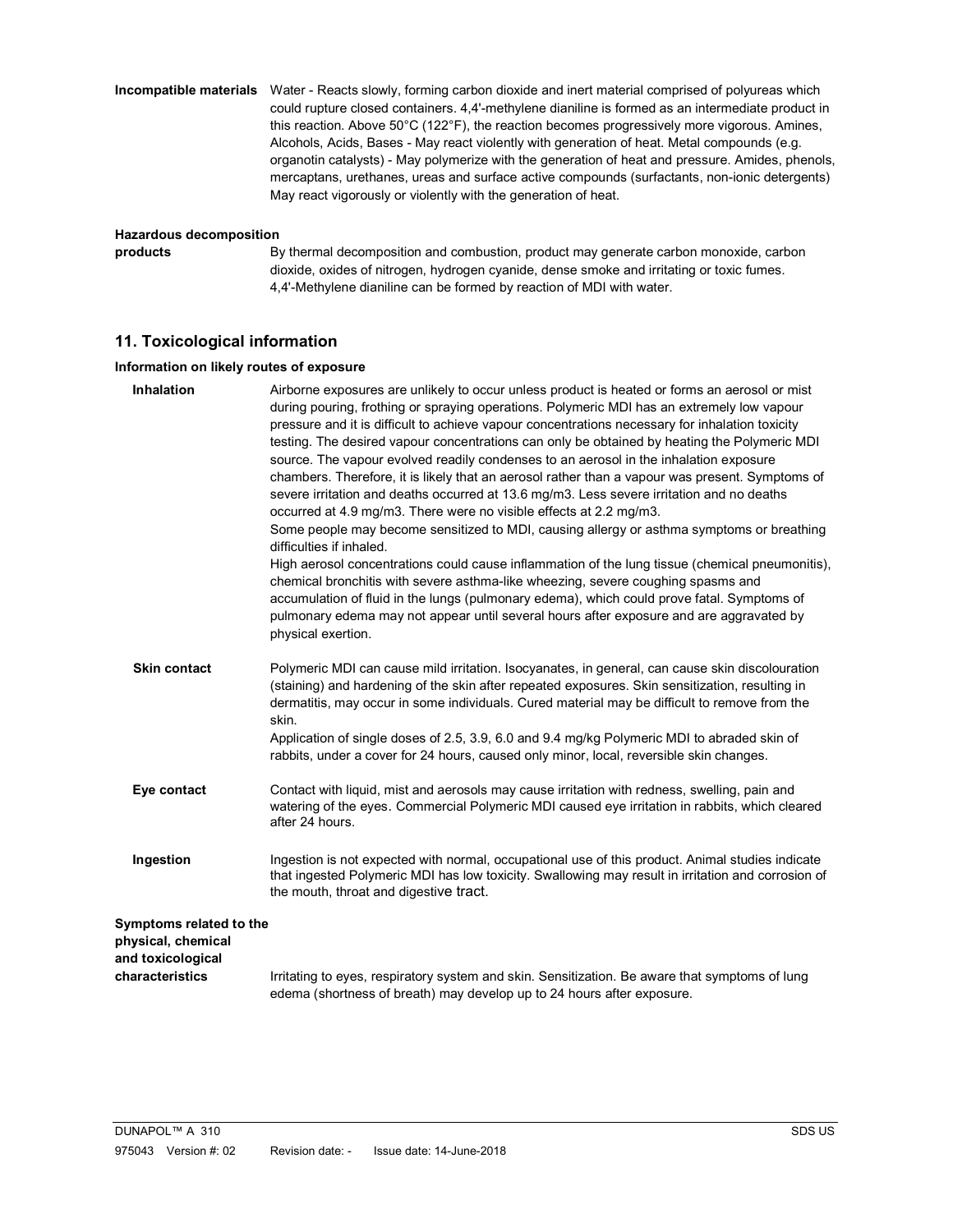#### Information on toxicological effects

| <b>Acute toxicity</b>                                    | Harmful if inhaled.                                                                             |                                                     |
|----------------------------------------------------------|-------------------------------------------------------------------------------------------------|-----------------------------------------------------|
| <b>Components</b>                                        | <b>Species</b>                                                                                  | <b>Test Results</b>                                 |
| Methylene diphenyl diisocyanate                          | $(CAS 101-68-8)$                                                                                |                                                     |
| Acute                                                    |                                                                                                 |                                                     |
| Inhalation                                               |                                                                                                 |                                                     |
| LC50                                                     | Rat                                                                                             | 370 mg/m <sup>3</sup> , 4 Hours                     |
| Dermal                                                   |                                                                                                 |                                                     |
| LC50                                                     | Rabbit                                                                                          | >10000 mg/kg                                        |
| Oral                                                     |                                                                                                 |                                                     |
| <b>LC50</b>                                              | Mouse                                                                                           | 2200 mg/kg                                          |
| Polymeric MDI                                            | (CAS 9016-87-9)                                                                                 |                                                     |
| Acute                                                    |                                                                                                 |                                                     |
| Inhalation                                               |                                                                                                 |                                                     |
| LC50                                                     | Rat                                                                                             | 490 mg/m <sup>3</sup> , 4 Hours                     |
| Dermal                                                   |                                                                                                 |                                                     |
| <b>LC50</b>                                              | Rabbit                                                                                          | >6200 mg/kg                                         |
| Oral                                                     |                                                                                                 |                                                     |
| <b>LC50</b>                                              | Mouse                                                                                           | >10000 mg/kg                                        |
|                                                          |                                                                                                 |                                                     |
| <b>Skin corrosion/irritation</b> Causes skin irritation. |                                                                                                 |                                                     |
| Serious eye damage/eye                                   |                                                                                                 |                                                     |
| <b>Irritation</b>                                        | Causes serious eye irritation.                                                                  |                                                     |
| Respiratory or skin sensitization                        |                                                                                                 |                                                     |
| <b>Respiratory</b><br>sensitization                      | May cause allergy or asthma symptoms or breathing difficulties if inhaled.                      |                                                     |
| <b>Skin sensitization</b>                                | May cause an allergic skin reaction.                                                            |                                                     |
| Germ cell mutagenicity No data available.                |                                                                                                 |                                                     |
| Carcinogenicity                                          | Suspected of causing cancer.                                                                    |                                                     |
|                                                          | IARC Monographs. Overall Evaluation of Carcinogenicity                                          |                                                     |
|                                                          | Methylene diphenyl diisocyanate (CAS 101-68-8)                                                  | 3 Not classifiable as to carcinogenicity to humans. |
| 9016-87-9)                                               | Polymethylene polyphenyl isocyanate (CAS<br>3 Not classifiable as to carcinogenicity to humans. |                                                     |
|                                                          | OSHA Specifically Regulated Substances (29 CFR 1910.1001-1050)                                  |                                                     |
| Not listed.                                              |                                                                                                 |                                                     |
| <b>Reproductive toxicity</b>                             | No data available.                                                                              |                                                     |
| Specific target organ                                    | May cause respiratory tract irritation.                                                         |                                                     |

Specific target organ May cause damage to organs (respiratory system) through prolonged or repeated exposure by toxicity - repeated inhalation. exposure

Aspiration hazard No data available. Chronic effects **Polymeric MDI** is a severe respiratory irritant. Long-term, low-level exposure could cause severe, permanent respiratory impairment. Respiratory sensitization can develop in people working with Polymeric MDI or its main component Methylene diphenyl diisocyanate (MDI). Sensitized individuals react to very low levels of MDI (as low as 0.0014 ppm) that have no effect on unsensitized people. Symptoms may initially appear to be a cold or mild hay fever; severe asthmatic symptoms can develop and include wheezing, chest tightness, shortness of breath,

toxicity - single exposure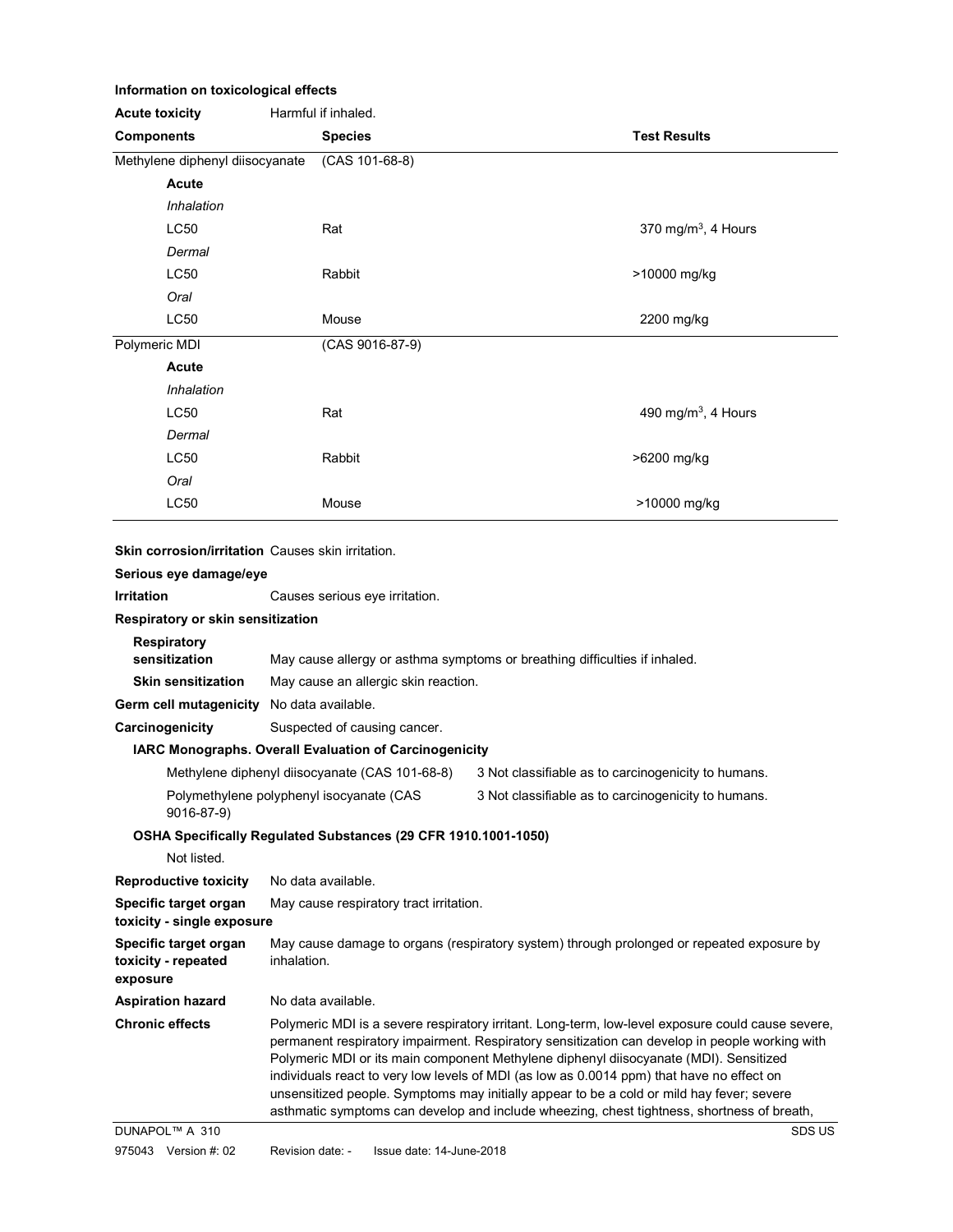difficulty breathing and/or coughing. Fever, chills, general feelings of discomfort, headache and fatigue can also occur. Symptoms may occur immediately upon exposure or may be delayed. Sensitized people who continue to work with MDI may develop symptoms sooner after each exposure. The number and severity of symptoms may increase. MDI and other isocyanates may also cause hypersensitivity pneumonitis, another allergic lung disease, which is characterized by symptoms such as shortness of breath, fever, tiredness, non-productive cough, and chills.

Further information None known.

## 12. Ecological information

| <b>Ecotoxicity</b>                  | Polymeric MDI - LC50, Zebra fish >1 000 mg/L.<br>EC50 Daphnia magna (24 hour) >1 000 mg/L.<br>EC50 E. coli >100 mg/L. |
|-------------------------------------|-----------------------------------------------------------------------------------------------------------------------|
| Persistence and<br>degradability    | Product is not readily biodegradeable.                                                                                |
| <b>Bioaccumulative</b><br>potential | No data available.                                                                                                    |
| <b>Mobility in soil</b>             | No data available.                                                                                                    |
| Other adverse effects               | No data available.                                                                                                    |

## 13. Disposal considerations

| <b>Disposal instructions</b>             | Dispose of in accordance with local regulations.                                                                                                                                                                                                  |
|------------------------------------------|---------------------------------------------------------------------------------------------------------------------------------------------------------------------------------------------------------------------------------------------------|
| Local disposal<br>regulations            | Dispose of in accordance with local regulations.                                                                                                                                                                                                  |
| Hazardous waste code                     | Not regulated.                                                                                                                                                                                                                                    |
| Waste from residues /<br>unused products | Dispose of in accordance with local regulations. Disposal recommendations are based on<br>material as supplied. Disposal must be in accordance with current applicable laws and<br>regulations, and material characteristics at time of disposal. |
|                                          | Contaminated packaging Since emptied containers retain product residue, follow label warnings even after container is<br>emptied.                                                                                                                 |

### 14. Transport information

### **DOT**

 Not regulated except when shipped in bulk. Bulk containers (>5 000 lbs) must be transported as: ENVIRONMENTALLY HAZARDOUS SUBSTANCES, LIQUID, N.O.S. (Methylene Diphenyl Diisocyanate), Class 9, UN3082, PG III, RQ.

#### IATA

Not regulated as dangerous goods.

## IMDG

Not regulated as dangerous goods.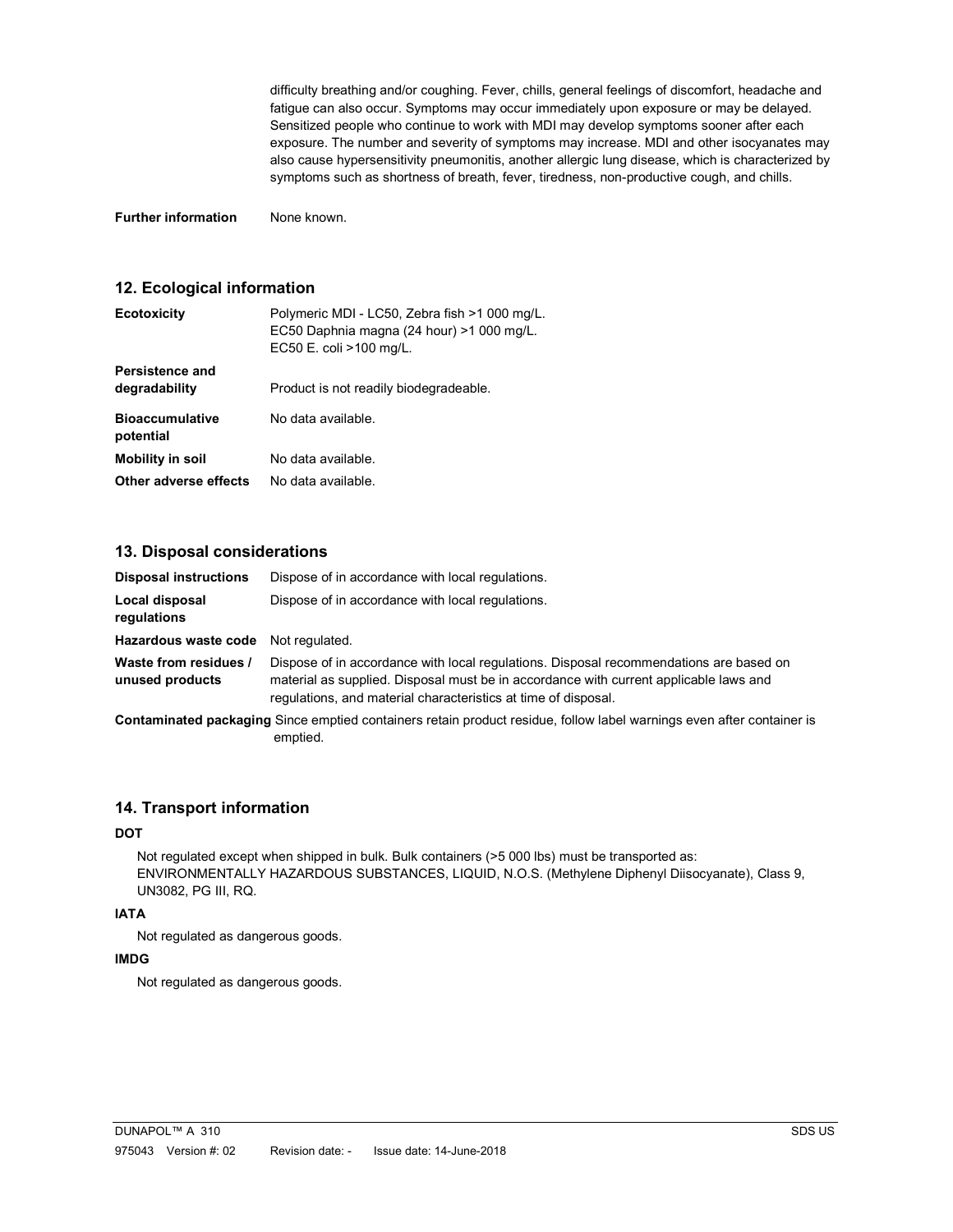## 15. Regulatory information

US federal regulations This product is a "Hazardous Chemical" as defined by the OSHA Hazard Communication Standard, 29 CFR 1910.1200.

## TSCA Section 12(b) Export Notification (40 CFR 707, Subpt. D)

Not regulated.

## OSHA Specifically Regulated Substances (29 CFR 1910.1001-1050)

Not listed.

## CERCLA Hazardous Substance List (40 CFR 302.4)

| Methylene diphenyl diisocyanate (CAS 101-68-8)      | <b>LISTED</b> |
|-----------------------------------------------------|---------------|
| Polymethylene polyphenyl isocyanate (CAS 9016-87-9) | LISTED        |

#### Superfund Amendments and Reauthorization Act of 1986 (SARA)

| <b>Hazard categories</b> | Immediate Hazard - Yes |
|--------------------------|------------------------|
|                          | Delayed Hazard - Yes   |
|                          | Fire Hazard - No       |
|                          | Pressure Hazard - No   |
|                          | Reactivity Hazard - No |
|                          |                        |

#### SARA 302 Extremely hazardous substance

Not listed.

#### SARA 311/312 Hazardous

Chemical Yes

#### SARA 313 (TRI reporting)

| <b>Chemical name</b>                | <b>CAS</b> number | $%$ by wt. |
|-------------------------------------|-------------------|------------|
| Methylene diphenyl diisocyanate     | 101-68-8          | $30 - 70$  |
| Polymethylene polyphenyl isocyanate | 9016-87-9         | $30 - 70$  |

#### Other federal regulations

#### Clean Air Act (CAA) Section 112 Hazardous Air Pollutants (HAPs) List

Methylene diphenyl diisocyanate (CAS 101-68-8) Polymethylene polyphenyl isocyanate (CAS 9016-87-9)

#### Clean Air Act (CAA) Section 112(r) Accidental Release Prevention (40 CFR 68.130)

Not regulated.

#### Safe Drinking Water Act Not regulated.

(SDWA)

#### US state regulations

#### US. Massachusetts RTK - Substance List

Methylene diphenyl diisocyanate (CAS 101-68-8) Polymethylene polyphenyl isocyanate (CAS 9016-87-9)

#### US. New Jersey Worker and Community Right-to-Know Act

Methylene diphenyl diisocyanate (CAS 101-68-8) Polymethylene polyphenyl isocyanate (CAS 9016-87-9)

#### US. Pennsylvania Worker and Community Right-to-Know Law

Methylene diphenyl diisocyanate (CAS 101-68-8) Polymethylene polyphenyl isocyanate (CAS 9016-87-9)

### US. Rhode Island RTK

Methylene diphenyl diisocyanate (CAS 101-68-8) Polymethylene polyphenyl isocyanate (CAS 9016-87-9)